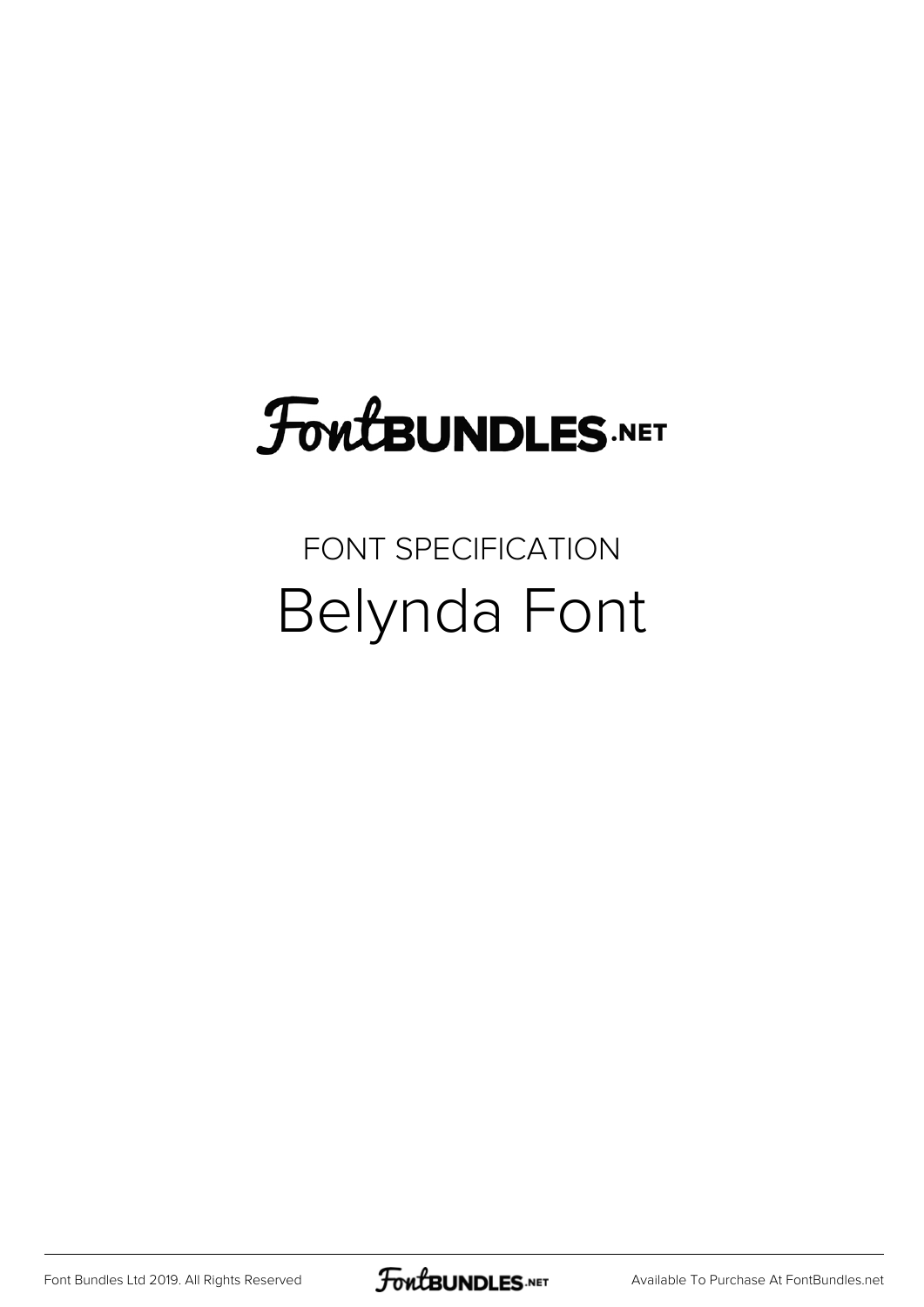## Belynda - Regular

**Uppercase Characters** 

ABCDEFGHIJKLMNOPQR STUVWXYZ

Lowercase Characters

abcdefghijklmnoparstu VWXYZ

**Numbers** 

0123456789

Punctuation and Symbols

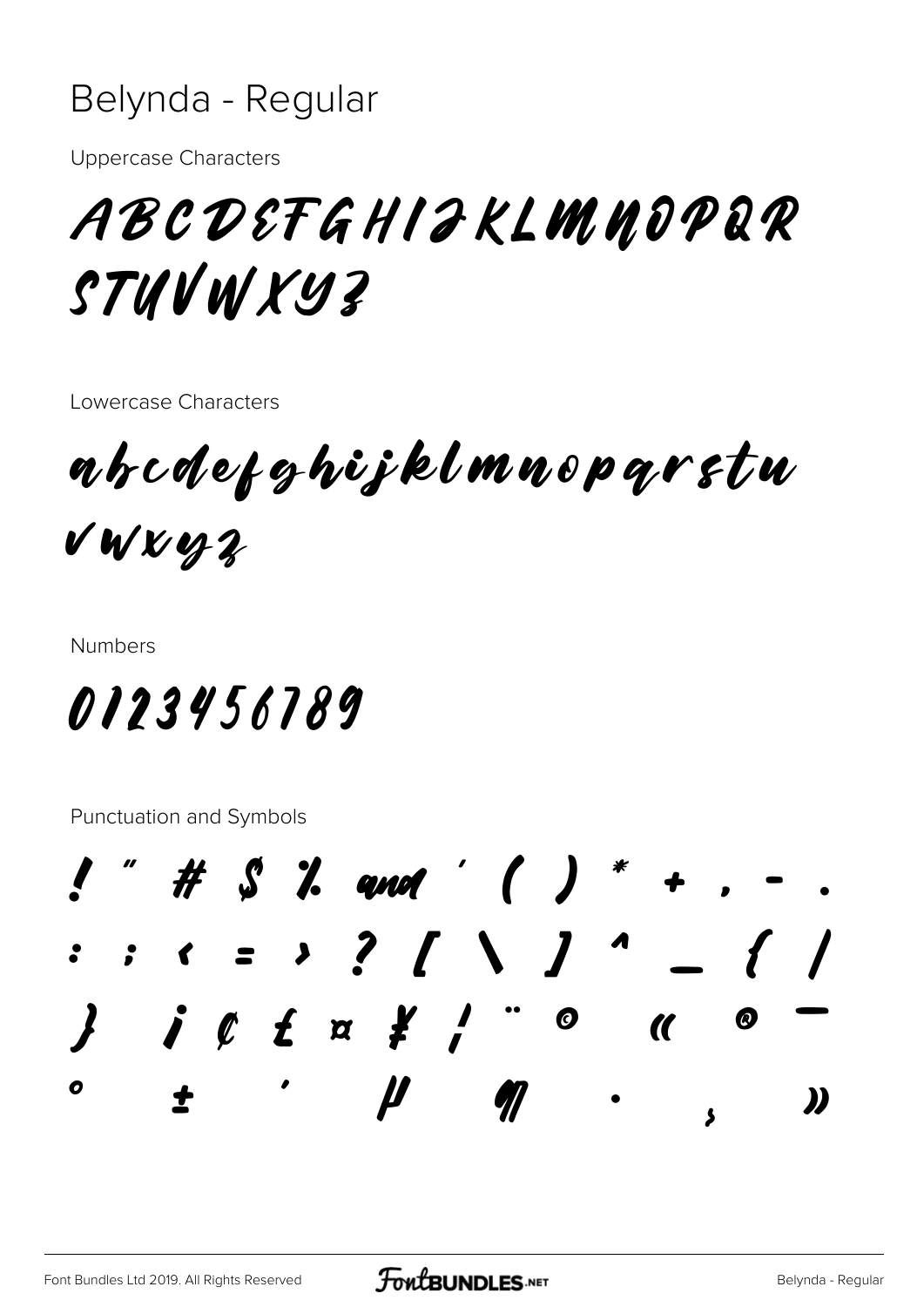À Á Â Ã Ä Å Æ Ç È  $\acute{\mathcal{E}}$   $\acute{\mathcal{E}}$   $\acute{\mathcal{E}}$   $\acute{\mathcal{I}}$   $\acute{\mathcal{I}}$   $\acute{\mathcal{I}}$   $\acute{\mathcal{I}}$   $\acute{\mathcal{V}}$   $\ddot{\mathcal{V}}$ Ò Ó Ô Õ Ö × Ø Ù Ú Û Ü Ý Þ ß à á â ã ä å æ ç è é ê ë ì  $\dot{\boldsymbol{\nu}}$   $\dot{\boldsymbol{\nu}}$   $\ddot{\boldsymbol{v}}$   $\dot{\boldsymbol{\nu}}$   $\dot{\boldsymbol{\nu}}$   $\dot{\boldsymbol{\nu}}$   $\dot{\boldsymbol{\nu}}$   $\dot{\boldsymbol{\nu}}$   $\dot{\boldsymbol{\nu}}$   $\dot{\boldsymbol{\nu}}$   $\ddot{\boldsymbol{\nu}}$   $\ddot{\boldsymbol{\nu}}$